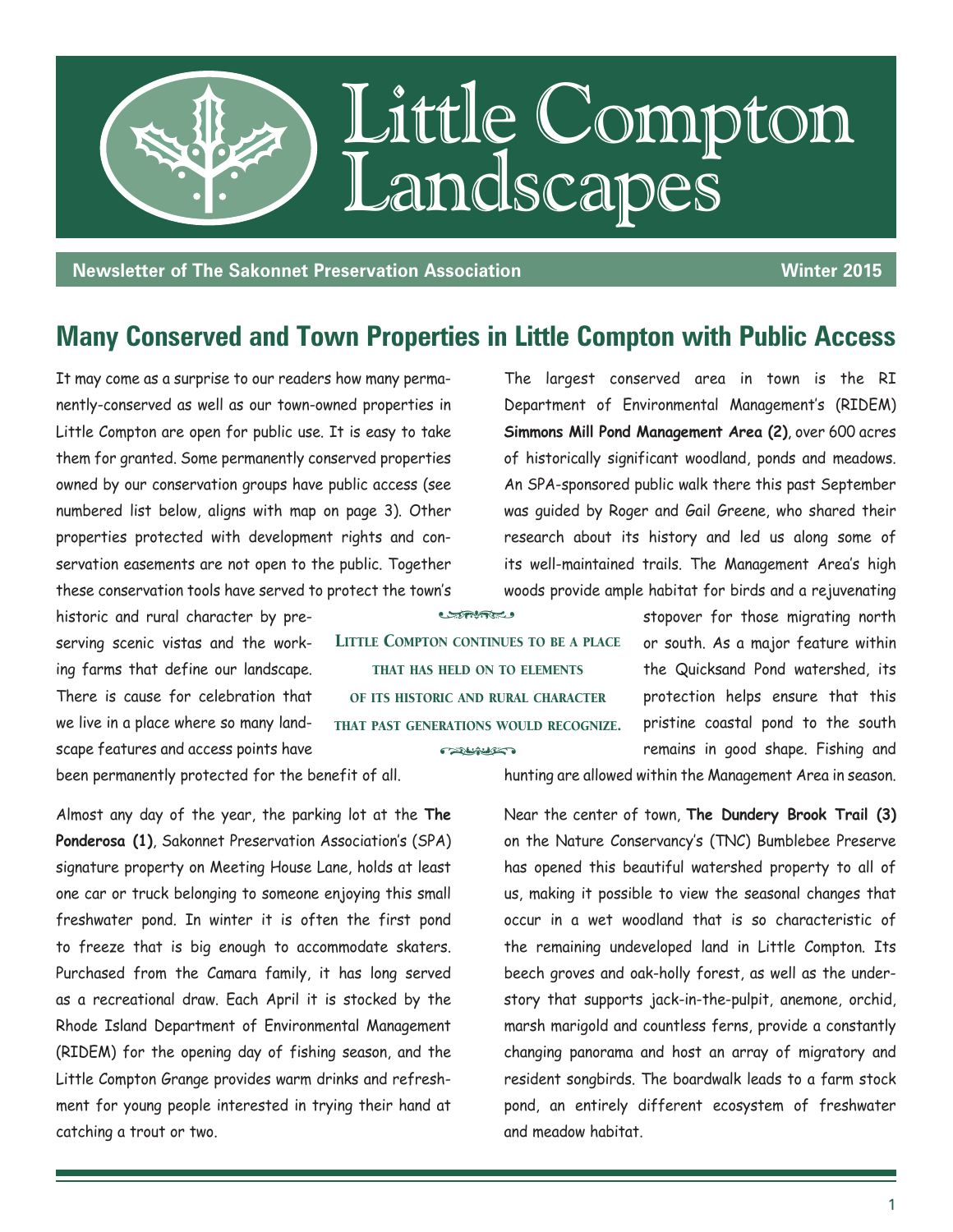**Wilbour Woods (4)** is a gift given to the town by Mrs. Henry Lloyd in memory of her mother-in-law, Jessie Bross Lloyd, for permanent protection and use by residents. Dundery Brook, also stocked by DEM, flows through on its way to Briggs Marsh. The roadway, picnic tables and benches are maintained by the Town and other community volunteers for public use.

**South Shore Beach, Goosewing Beach and uplands (5)**  provide the pleasures of walking, swimming, surfing, kayaking and birding, plus educational programs for all. The Town and the Nature Conservancy maintain elements of each beach. Adjacent to South Shore is the **P.T. Marvell Preserve (6)**, a coastal meadow bordering Tunipus Pond with trails and a look-out tower cooperatively owned and maintained by the Little Compton Agricultural Conservancy Trust (LCACT), the Nature Conservancy and Sakonnet Preservation Association.

**Town Way (7)**, on the Sakonnet River at the end of the road with that name, and the **Town Lot (8)** on the ocean at the end of Grange Avenue, which was given to the Town by Hester B. Simmons for public recreation, provide parking and shoreline access.

**The Goulart Farm (9)** on Maple Avenue is an example of a property protected by the LCACT that allows for active farm use and public access. Birds find a compatible habitat in this area that supports a local farm business. Additional properties owned by the LCACT, all of which allow public access, are featured in gray on the map.

At Sakonnet Point there is public access and a boat ramp on the small beach along the **south shore of the Harbor (10)**, with parking space provided across the street as part of the RIDEM's **Haffenreffer Wildlife Refuge (11)**. Access to **Lloyds Beach (12)**, now protected by TNC, is open to residents of the Town and their guests. The Sakonnet Point Club has constructed a **public walking path (13)** along the southern and western shoreline of the boat

parking area, and the **harbor's breakwater (14)** has been a popular public fishing spot since it was built by the Army Corps of Engineers. The **Town Dock (15)** provides access to fuel, parking and equipment for use by local fishing boats and recreational boaters.

Two SPA-owned properties off Sakonnet Point with public access are **East and West Islands (16)**, a gift to this organization from Jessie Lloyd O'Connor. Access is limited to mid-August through March when nesting and fledging of young cormorants and seagulls is not underway. The islands are attractive both to birders during migration in the spring and fall, and to history sleuths interested in exploring the remnants of the West Island Club that once hosted wealthy powerbrokers of the late 19th and early 20th century who fished its waters for striped bass.

**The town's cemeteries (17)** should be included in any inventory of publicly-accessible open space. As the Little Compton Historical Society will attest, there is much to be learned of our town's history in these places.

The recreational areas on the Common — the **school Playground, Veterans Field and the Peckham Lot, the town tennis and basketball courts (18)** — as well as **Wheeler Field (19)** in Adamsville, and the Sakonnet River shoreline access at the **end of Taylor's Lane (20)**, all allow for public use and add to the variety of accessible properties maintained by the Town.

Little Compton continues to be a place that has held on to elements of its historic and rural character that past generations would recognize. A good number of privately held properties have been conserved over the years and are now open to the public, thanks to the generosity of landowners and the work of a variety of local and state organizations and the Town. These examples are reminders of what is available to us now and for future generations to enjoy.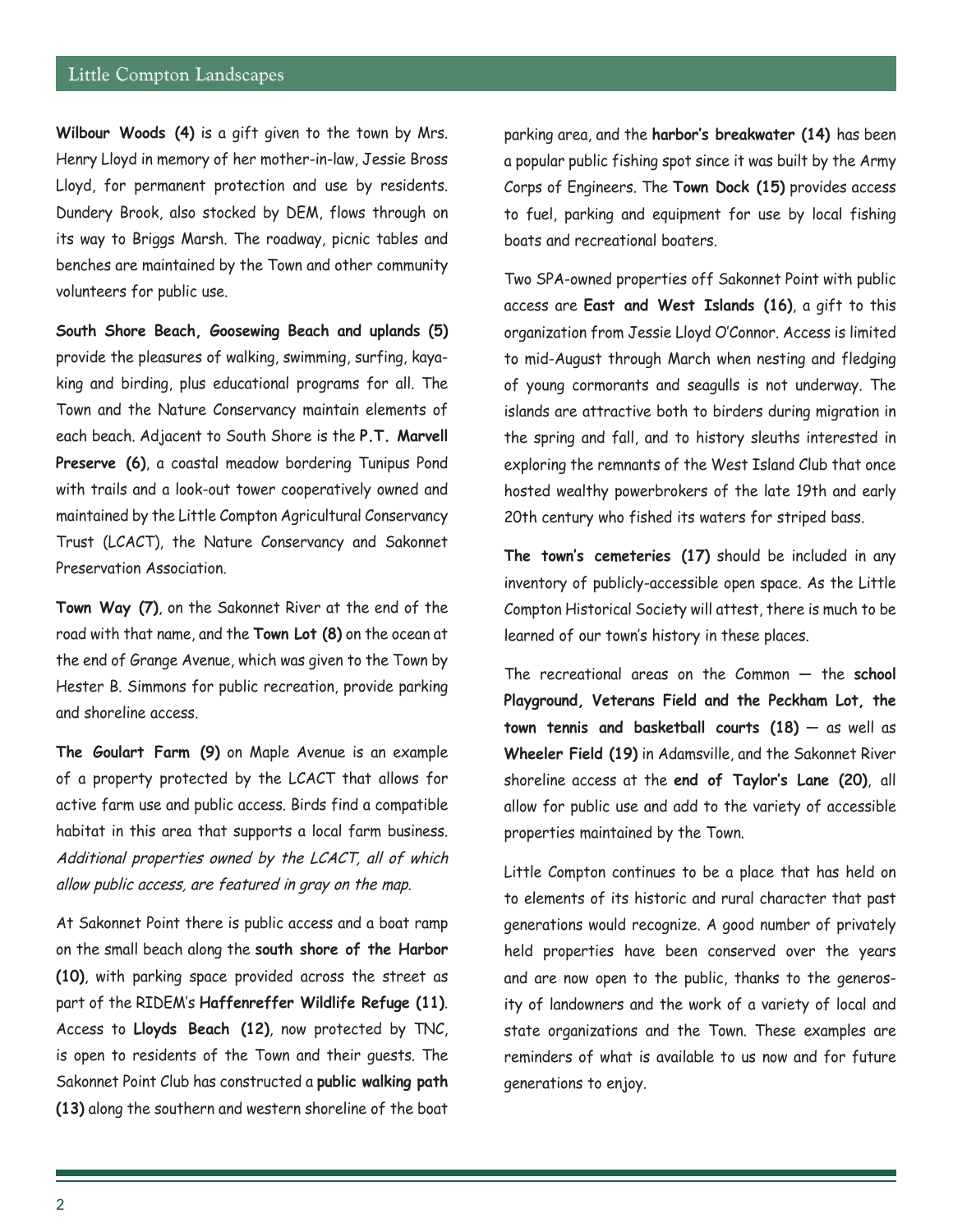

**Sakonnet Preservation Association** 

#### **Officers**

Abigail Brooks, *President* Sheila Mackintosh, *Vice-President* Bill Theriault, *Treasurer* Bob Brayley, *Secretary*

### **Directors**

Jack Angell Ron Bogle Chris Burns Nan Haffenreffer Warren Jagger Kate Leary Peter Lozier Don McNaughton David Palumb Heather Steers Margaret Tirpaeck Charlie Whipple Bob Wolter

Administrative Assistant Holly Lippert

> Newsletter Editors Raya Goff Janet Jagger

Design Chris O'Toole – O'Toole + Parr

SPA Office P.O Box 945 7 South of Commons Little Compton RI 02837 sakonnetpreservation.org



# *President's Letter*

2014 was another challenging yet successful year for our volunteers. They contribute an enormous amount of talent and time accomplishing accreditationworthy land protection, stewardship and public education for this organization and the community. What an inspiring group with which to work!

Our Annual Meeting at the Sakonnet Golf Club Playhouse in July featured a wonderful presentation by conservation landscape architect and local resident John Gwynne. He continues to bring expertise from years of urban and international work to the local challenges of field management, consulting with us and other conservation groups as well as with individual landowners.

The annual conference of the national Land Trust Alliance, held in Providence this past September, drew over 1,900 land conservationists from as far away as Australia and Hawaii. Seven board members attended, and Sheila Mackintosh, Holly Lippert and I were workshop presenters. The RI Land Trust Council led a welcoming reception and organizational effort that "did our little state proud."

*SPA was the first of its kind in the state, organized to preserve "the rural character and natural resources of Little Compton for the lasting benefit of the Community."* 

We continue to work on projects started in 2014 – undertaking a complete overhaul of our strategic plan and its associated annual work plans while preparing to submit our application for accreditation renewal due this coming September. A board retreat in mid-October revealed the dedication, intelligence and good will, as well as good humor, of this hard-working and committed group.

We closed this past year by adding another conserved property to our list of holdings. We are grateful to the Morans for choosing conservation as their option for releasing ownership of their property.

With the generosity of landowners, the support of our membership, the dedication of our volunteers, and the efficient skills of our administrative assistant, we are able to fulfill the mission of this forty-three-year-old land trust.

Thank you to all! *– Abigail Brooks*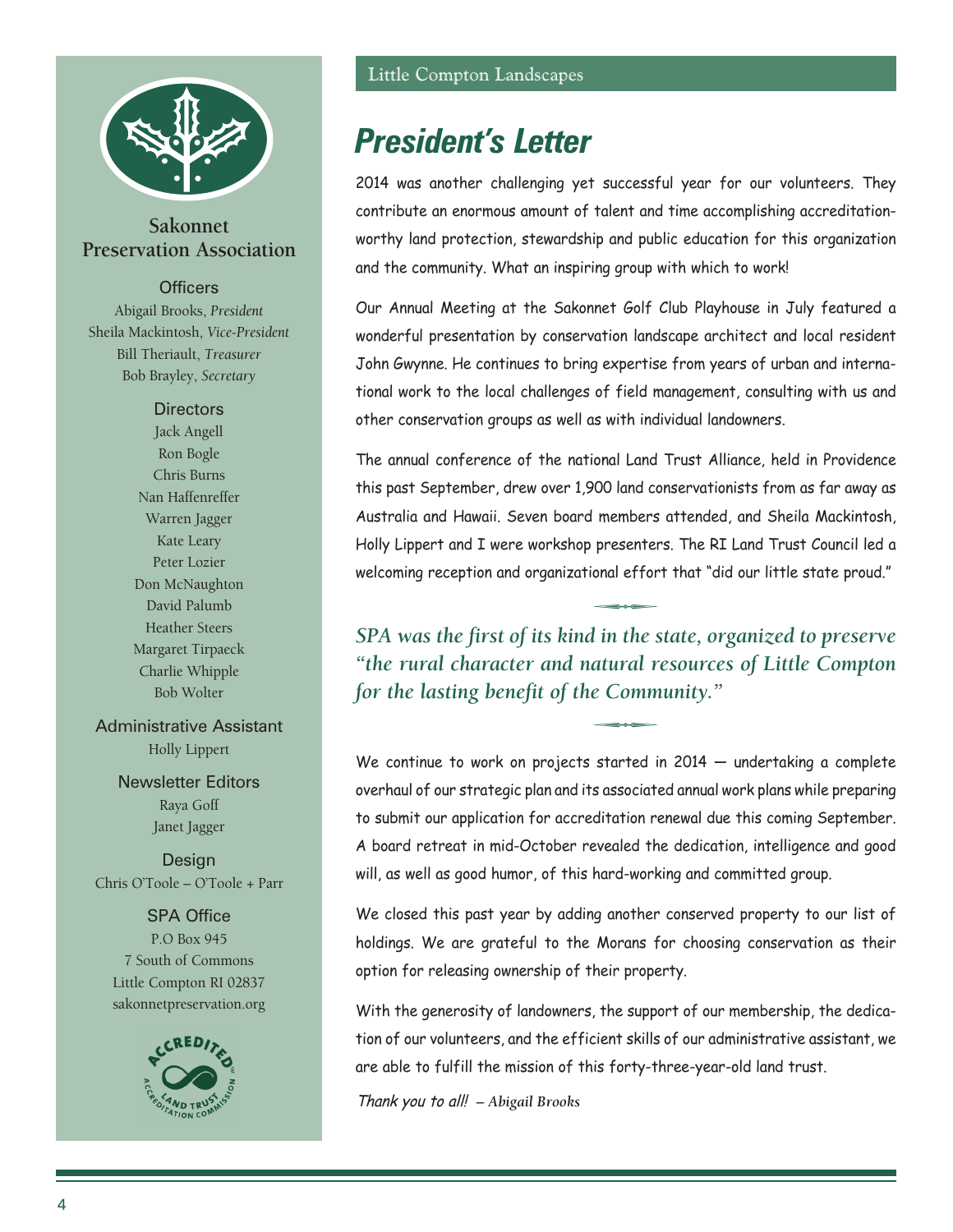

## *wishes to thank*

*Malcolm and Elissa Moran for their generous donation of a 6.2 acre undeveloped parcel on West Main Road. The Morans' donation, contiguous to a previously conserved 13.63 acre parcel, expands the protection of wetlands, wildlife habitat, and the rural character along a scenic roadway. We are grateful and honored to be the recipient and caretaker of their property.*

 $\Rightarrow$ 

## **Bioblitz Coming to Town in June**

Another event to put on your calendar is the Little Compton BioBlitz, scheduled for June 12 & 13. BioBlitz is being sponsored by the RI Natural History Survey working with local residents and organizations including SPA. From 3 PM Friday to 3 PM Saturday, participants of all ages will be able to join teams collecting as many local species as they can in 24 hours from two designated locations. Examples of species to identify can range from trees and shrubs, amphibians and spiders, to fungi and lichen. With the help of volunteers, scientists and naturalists, it is an opportunity to create interest in nature as well as a baseline listing of local species diversity and threats from invasives. The Town Council has declared Saturday, June 13 "Little Compton Nature Day," and a number of exhibits and events are planned for Veterans Field. More information will be available as the event date gets closer.

## **Bobolink Expert Noah Perlut to Speak at the Community Center**

Please put Wednesday evening, April 15, at 7 PM on your calendar to hear Noah Perlut speak at the Little Compton Community Center about managing fields for bobolink habitat. He will discuss The Dynamic Bobolink: Conservation Challenges and Opportunities in New England. The event is co-sponsored by SPA and the Little Compton Garden Club.

Currently an assistant professor at the University of New England in Biddeford, ME, Dr. Perlut has spent years researching how field management practices affect grassnesting birds, particu-



*Photo: Geoff Dennis*

larly bobolinks. Birds are prime indicators of how human activity influences the natural world. We hope some landowners will be inspired to use this information, choosing to steward their own properties using conservation practices that supplement the habitat and resource protection of organizations working locally.

Please join us for an entertaining and informative conversation about these delightful birds and how we can help them thrive. Refreshments will be served, and the event is free and open to the public.

## Memorial Donations Support Conservation

We were moved to receive a donation recently in memory of David Poor, son of Sidney Tynan. A portion of Sidney's property is protected with a conservation easement held by SPA.

 $\Rightarrow$